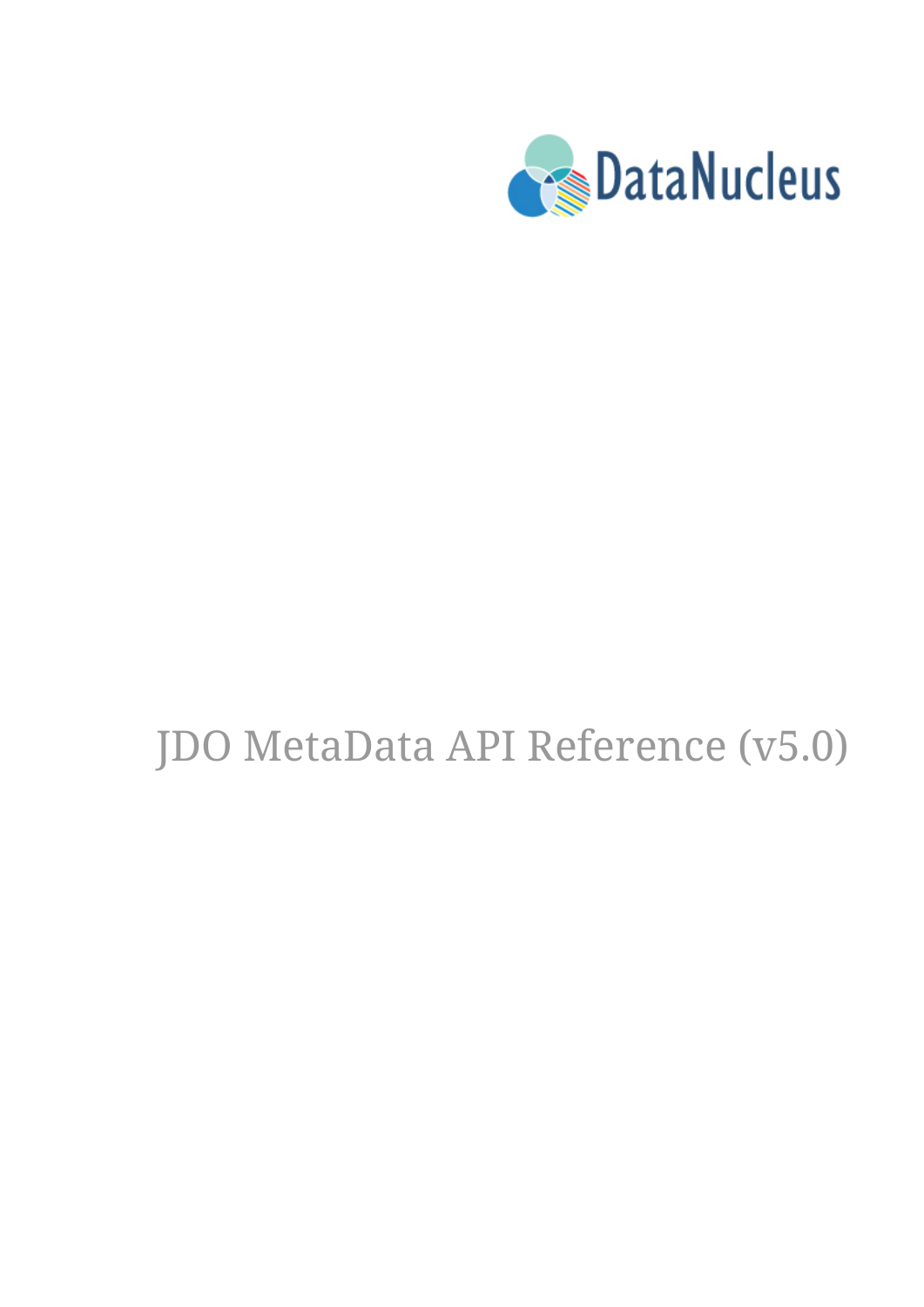# **Table of Contents**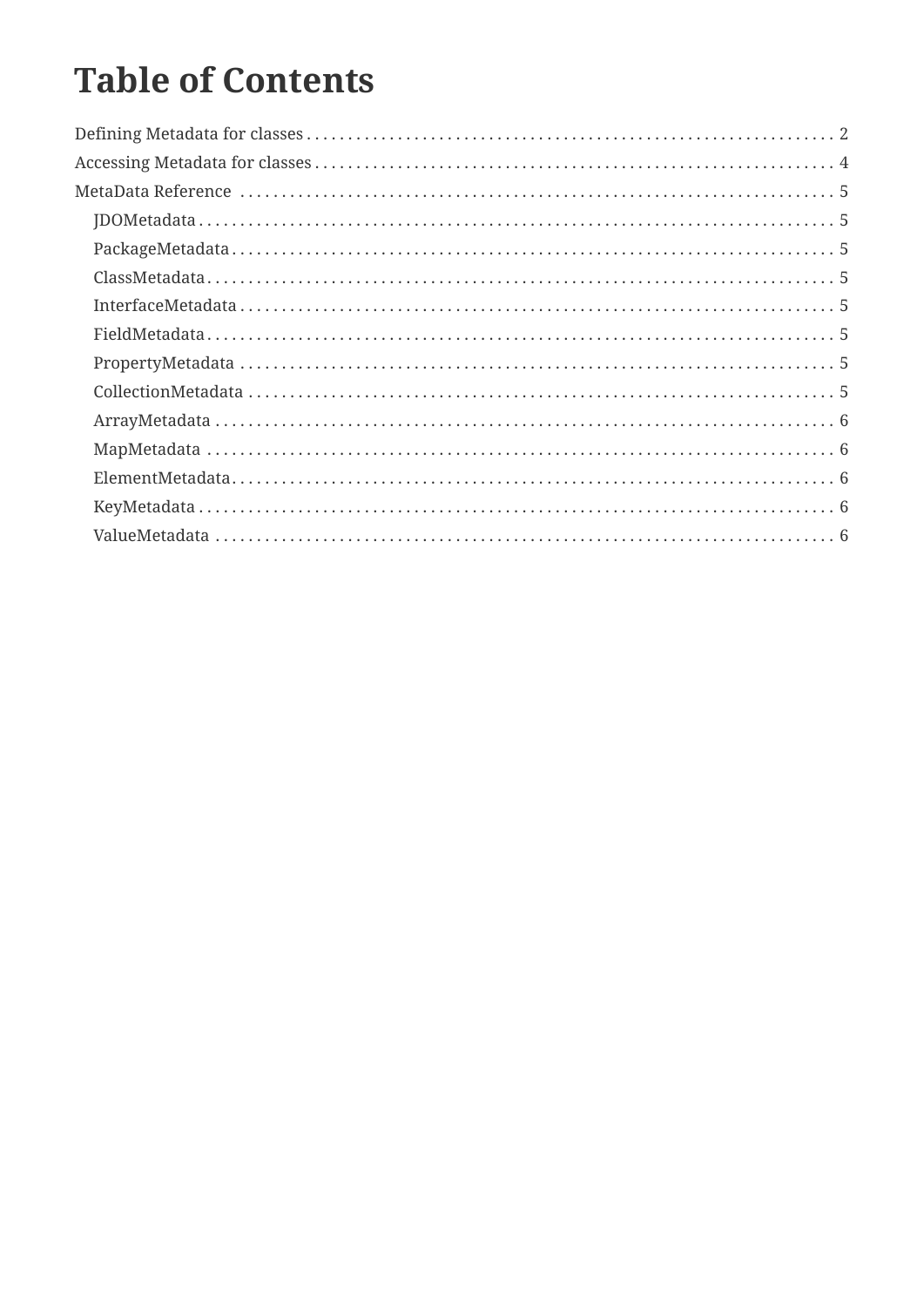The JDO API provides a dynamic API for defining metadata for classes, as an alternative to using annotations or XML metadata.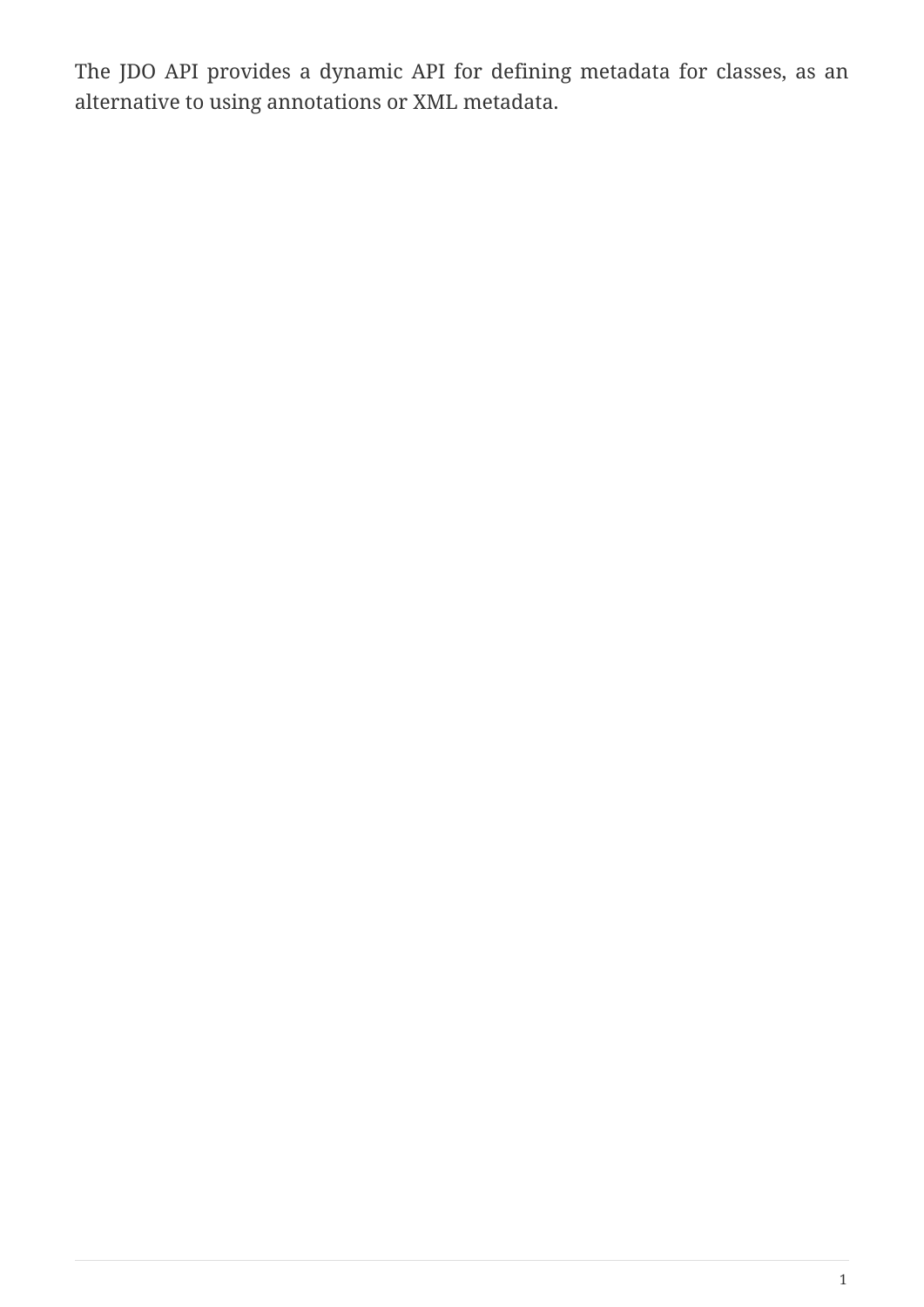# <span id="page-3-0"></span>**Defining Metadata for classes**

The basic idea behind the Metadata API is that the developer obtains a metadata object from the PersistenceManagerFactory, and adds the definition to that as required, before registering it for use in the persistence process.

```
PersistenceManagerFactory pmf = JDOHelper.getPersistenceManagerFactory(propsFile);
...
JDOMetadata md = pmf.newMetadata();
```
So we have a *JDOMetadata* object and want to define the persistence for our class *mydomain.MyClass*, so we do as follows

```
PackageMetadata pmd = md.newPackageMetadata("mydomain");
ClassMetadata cmd = pmd.newClassMetadata("MyClass");
```
So we follow the same structure of the JDO [XML Metadata file](metadata_xml.html) adding packages to the top level, and classes to the respective package. Note that we could have achieved this by a simple typesafe invocation

ClassMetadata cmd = md.newClassMetadata(MyClass.class);

So now we have the class defined, we need to set its key information

```
cmd.setTable("CLIENT").setDetachable(true).setIdentityType(IdentityType.DATASTORE);
cmd.setPersistenceModifier(ClassPersistenceModifier.PERSISTENCE_CAPABLE);
```

```
InheritanceMetadata inhmd = cmd.newInheritanceMetadata();
inhmd.setStrategy(InheritanceStrategy.NEW_TABLE);
DiscriminatorMetadata dmd = inhmd.newDiscriminatorMetadata();
dmd.setColumn("disc").setValue("Client");
dmd.setStrategy(DiscriminatorStrategy.VALUE_MAP).setIndexed(Indexed.TRUE);
VersionMetadata vermd = cmd.newVersionMetadata();
vermd.setStrategy(VersionStrategy.VERSION_NUMBER);
```
vermd.setColumn("version").setIndexed(Indexed.TRUE);

And we define also define fields/properties via the API in a similar way

```
FieldMetadata fmd = cmd.newFieldMetadata("name");
fmd.setNullValue(NullValue.DEFAULT).setColumn("client_name");
fmd.setIndexed(true).setUnique(true);
```
Note that, just like with XML metadata, we don't need to add information for all fields since they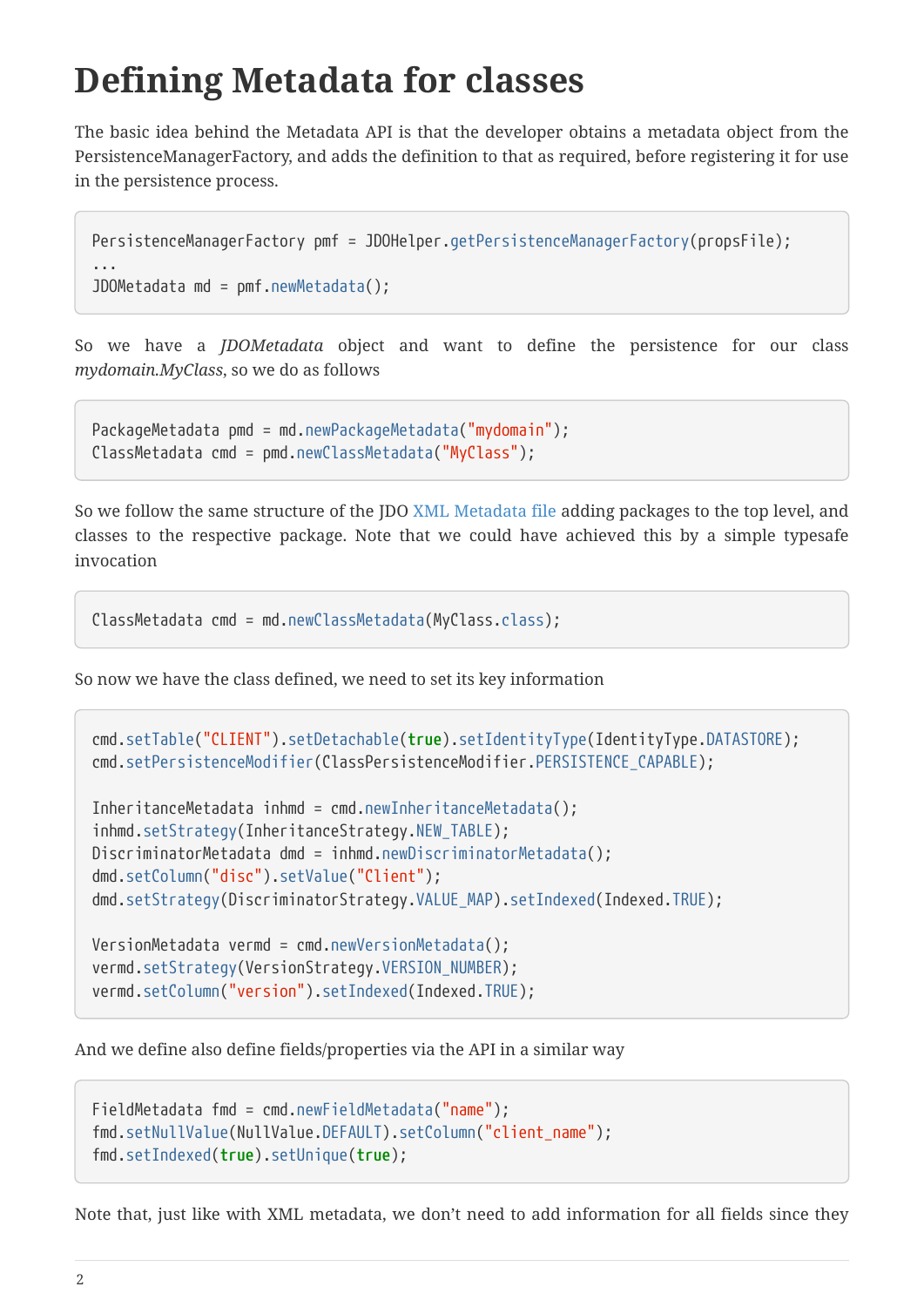have their own default persistence settings based on the type of the field.

As you can see from the objects in this API, it follows the exact same structure as the JDO XML metadata, so you should be able to specify all by working your way through the respective javadocs for the API classes.

All that remains is to register the defined metadata with the persistence process

pmf.registerMetadata(md);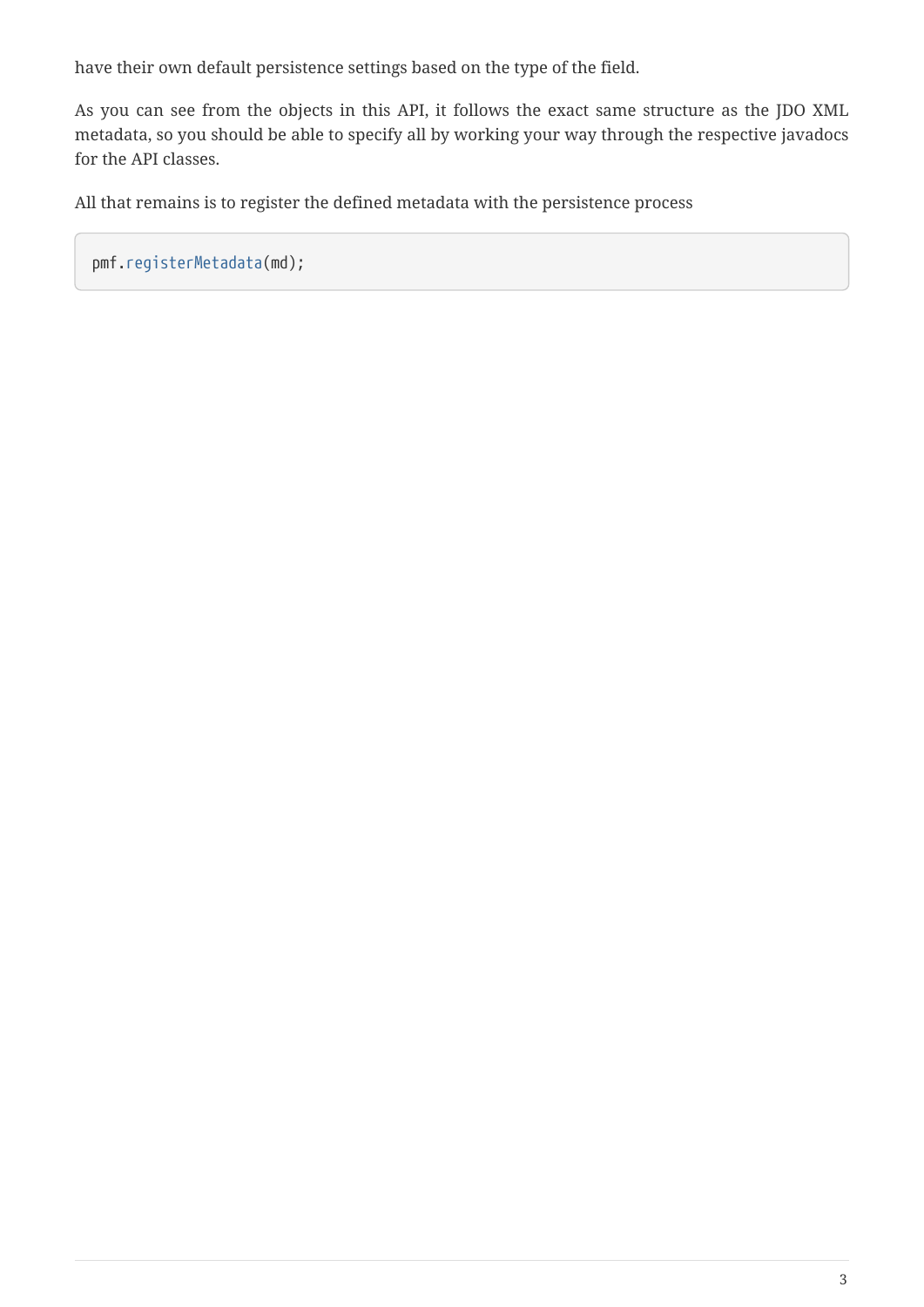# <span id="page-5-0"></span>**Accessing Metadata for classes**

Maybe you have a class with its persistence defined in XML or annotations and you want to check its persistence information at runtime. With the JDO Metadata API you can do that

TypeMetadata compmd = pmf.getMetadata("mydomain.MyOtherClass");

and we can now inspect the information, casting the *compmd* to either *javax.jdo.metadata.ClassMetadata* or *javax.jdo.metadata.InterfaceMetadata*.



**T** You cannot currently change metadata retrieved in this way, only view it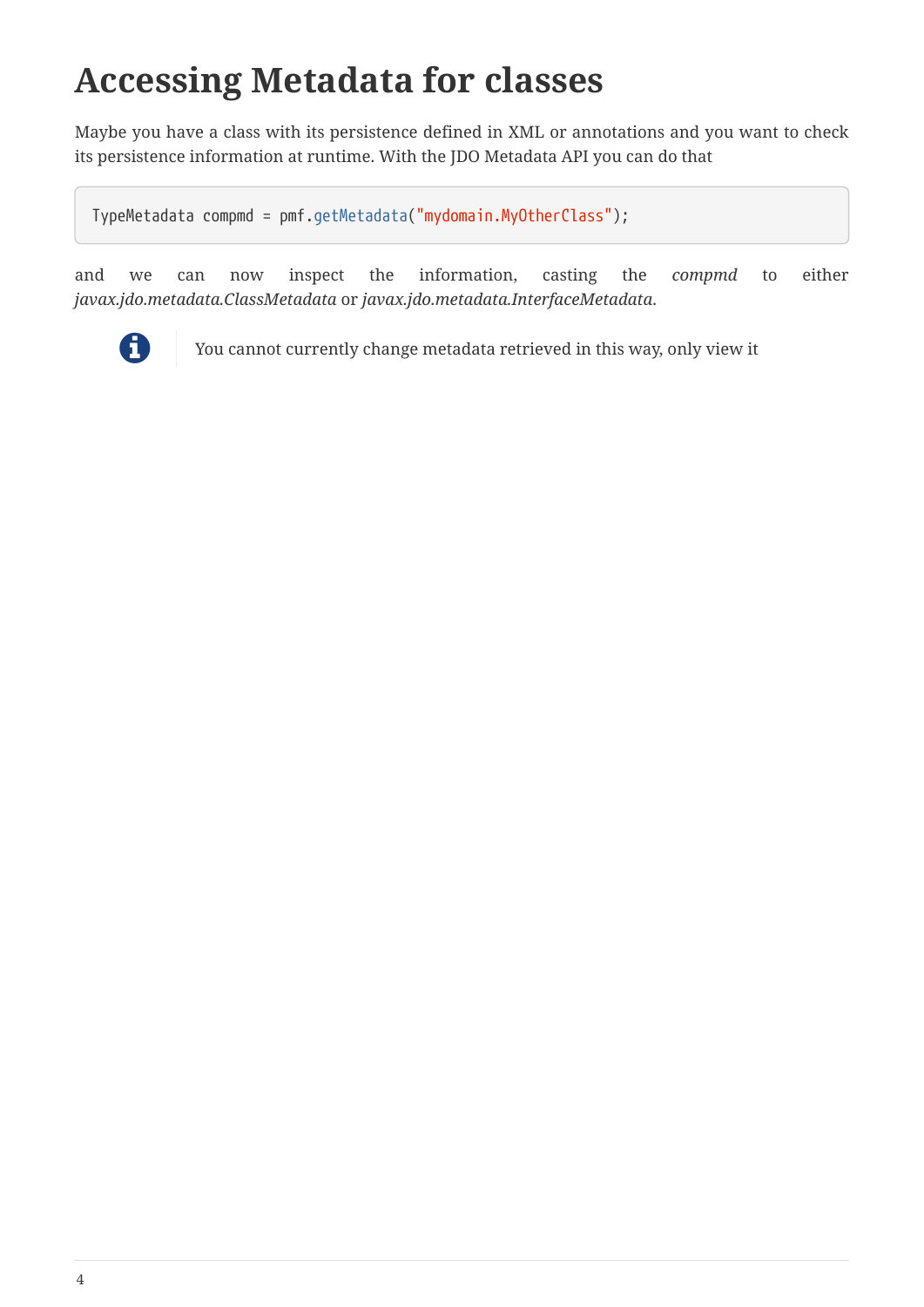# <span id="page-6-0"></span>**MetaData Reference**

Here we present some of the most important metadata classes that you will need to use in defining metadata using this API.

## <span id="page-6-1"></span>**JDOMetadata**

This represents a JDO context (the equivalent of a package.jdo file), and contains packages, named queries,fetch plans etc. **Javadoc** 

#### <span id="page-6-2"></span>**PackageMetadata**

This represents a package (the *package* in package.jdo), and contains classes/interfaces, sequences etc.**Javadoc** 

#### <span id="page-6-3"></span>**ClassMetadata**

This represents a persistable class (the *class* in package.jdo), and contains members (fields/properties), identity, version, indices, unique constraints, FKs, named queries, fetch groups forthe class, and unmapped columns. **Javadoc** 

#### <span id="page-6-4"></span>**InterfaceMetadata**

This represents a persistable interface (the *interface* in package.jdo), and contains members (fields/properties), identity, version, indices, unique constraints, FKs, named queries, fetch groups forthe class, and unmapped columns. **Javadoc** 

### <span id="page-6-5"></span>**FieldMetadata**

This represents a persistable field (the *field* in package.jdo), and contains settings for the field, array/collection/mapmapping, as well as any converters, columns etc. **Javadoc** 

### <span id="page-6-6"></span>**PropertyMetadata**

This represents a persistable property (the *property* in package.jdo), and contains settings for the property, array/collection/map mapping, as well as any converters, columns etc. **Javadoc** 

### <span id="page-6-7"></span>**CollectionMetadata**

This represents a collection member (the *collection* in package.jdo), and contains settings for the collection elements. **Javadoc**